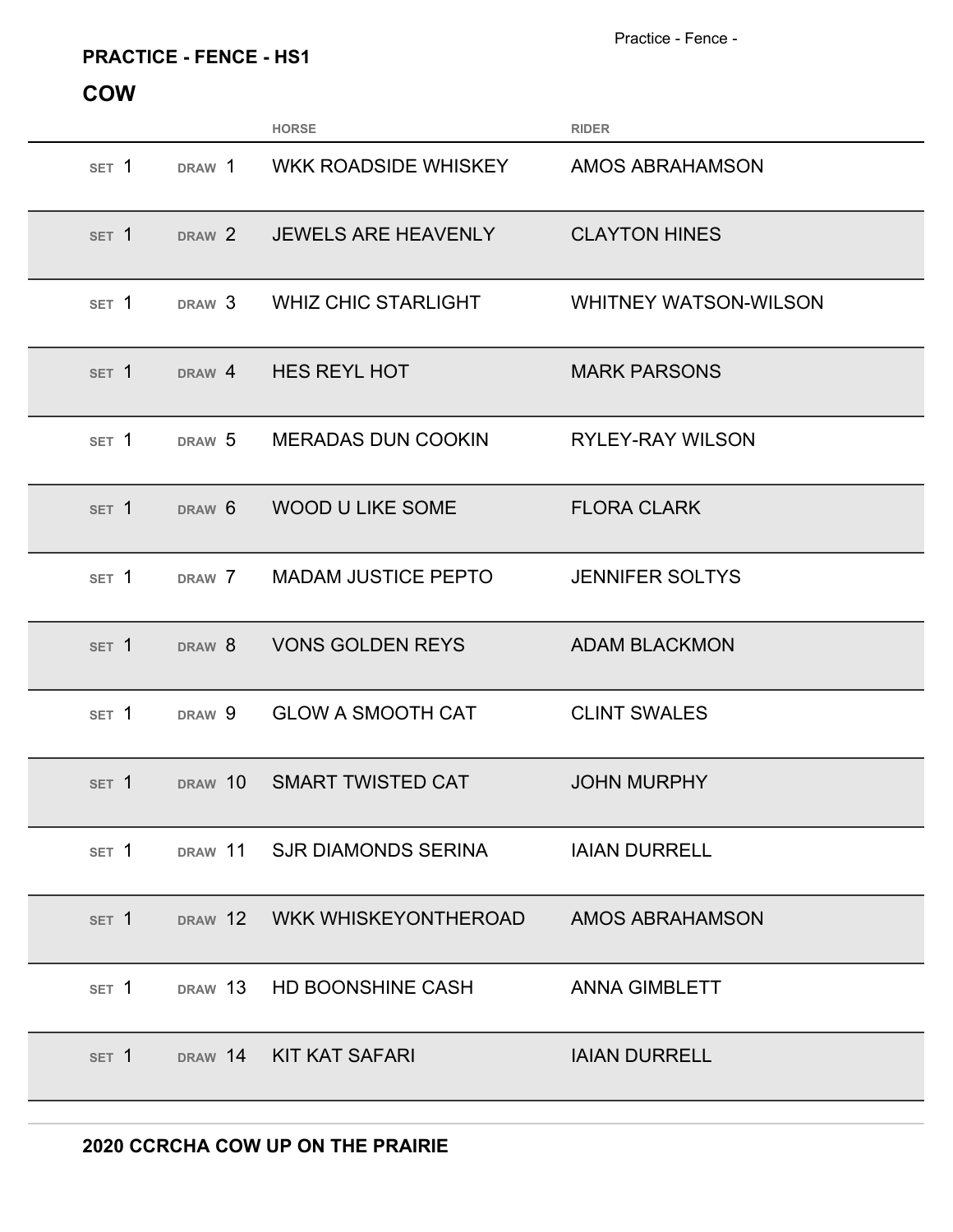### **PRACTICE - FENCE - HS1**

|                  |         | <b>HORSE</b>                                         | <b>RIDER</b>               |
|------------------|---------|------------------------------------------------------|----------------------------|
| SET 1            |         | DRAW 15 THIS ONES A PISTOL                           | <b>CHET MARTIN</b>         |
| SET <sub>2</sub> | DRAW 16 | LOW RIDIN CAT DR                                     | PHOEBE BUSHNELL            |
| SET <sub>2</sub> |         | DRAW 17 METALLIC DUALS                               | <b>NICOLE MYER</b>         |
| SET 2            |         | DRAW 18 SMART LOOKIN NURSE                           | <b>BART HOLOWATH</b>       |
| SET <sub>2</sub> | DRAW 19 | TRU GOLD CASH                                        | <b>RAE-LYNN ARMSTRONG</b>  |
| SET 2            |         | DRAW 20 SKEETS HICKORY MISS                          | <b>ANNET RIBLING</b>       |
| SET <sub>2</sub> |         | DRAW 21 IMA DANCIN CAT                               | AMOS ABRAHAMSON            |
| SET <sub>2</sub> |         | DRAW 22 SURELYS FANCY CAT                            | <b>IAIAN DURRELL</b>       |
| SET 2            |         | DRAW 23 LITTLE BOON PEEP                             | <b>DEBORAH ANDERSON</b>    |
| SET <sub>2</sub> |         | DRAW 24 GOT THE MONEY HUNNY                          | <b>MARK PARSONS</b>        |
|                  |         | SET 2 DRAW 25 ONE ROYAL REY                          | <b>KERI HUDSON-REYKDAL</b> |
|                  |         | SET 2 DRAW 26 TOPSAIL SMOKING GUN ROBERT MCARTHUR    |                            |
|                  |         | SET 2 DRAW 27 PICA BOMMERNIC                         | <b>CATHY SPENCER</b>       |
|                  |         | SET 2 DRAW 28 SLR WON SMART WOLF KERI HUDSON-REYKDAL |                            |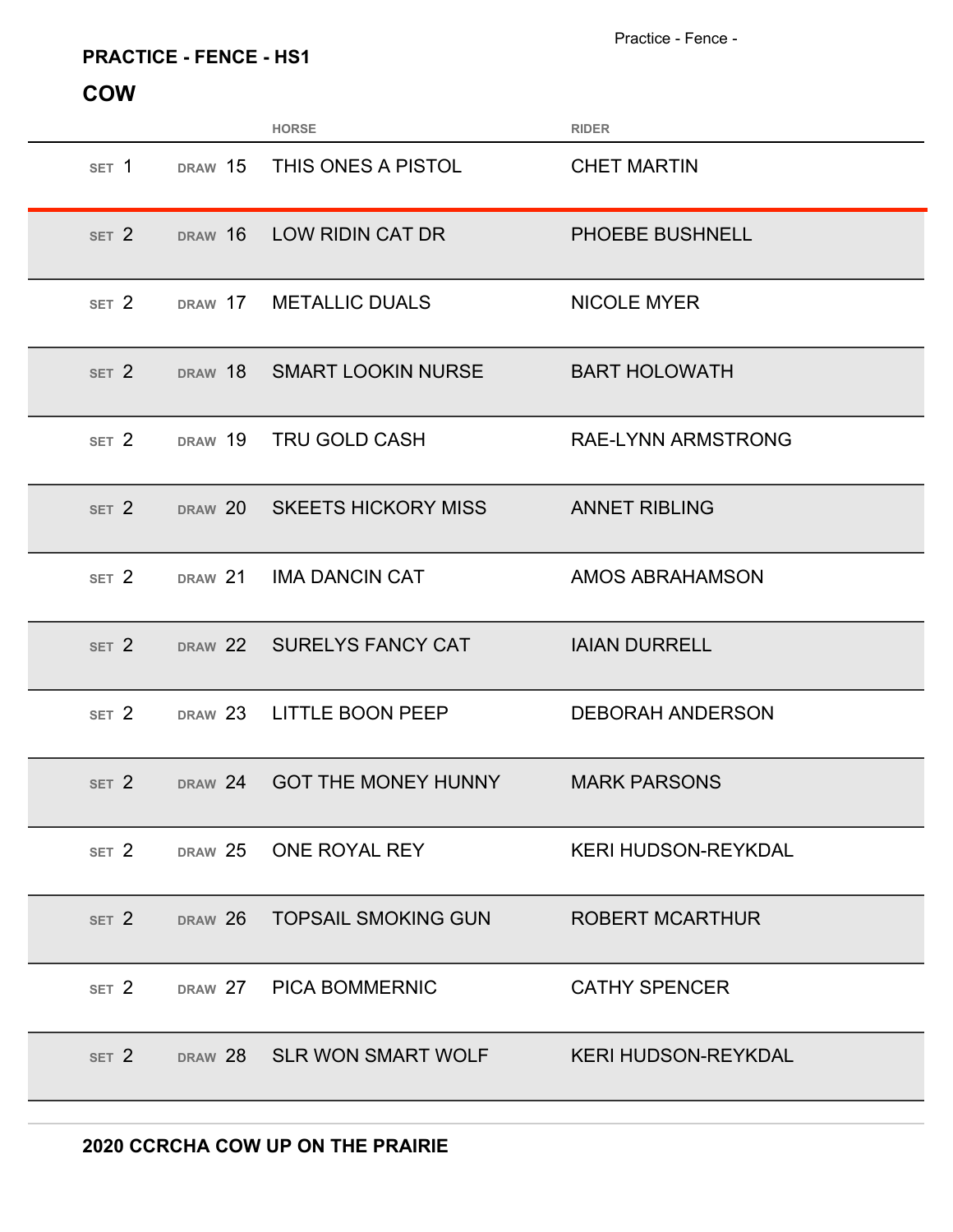#### **PRACTICE - FENCE - HS1**

|                  |         | <b>HORSE</b>                                      | <b>RIDER</b>             |
|------------------|---------|---------------------------------------------------|--------------------------|
|                  |         | SET 2 DRAW 29 LAHAINAS BIG BET                    | <b>SHANNON COWLES</b>    |
|                  |         | SET 2 DRAW 30 LETS GO HIGHER                      | <b>CLINT SWALES</b>      |
| SET <sub>3</sub> |         | <b>DRAW 31 TNP CAT FACTOR</b>                     | <b>NATHAN NEWMAN</b>     |
| SET <sub>3</sub> |         | DRAW 32 CR TUFF TORNADO                           | <b>HEATHER MCFARLANE</b> |
| SET 3            |         | DRAW 33 CHOCOLATE WONT LENA COREY DAVIS           |                          |
| SET <sub>3</sub> |         | DRAW 34 SON OF A SWEET SHINE LEXI WARD            |                          |
| SET <sub>3</sub> | DRAW 35 | <b>RED HOT JADE</b>                               | <b>TERRI HOLOWATH</b>    |
| SET <sub>3</sub> |         | DRAW 36 HEZA SMART SON                            | <b>NATALIE BENJAMIN</b>  |
|                  |         | SET 3 DRAW 37 CHICKEN TIME                        | <b>MADELYN GOSSELIN</b>  |
| SET <sub>3</sub> | DRAW 38 | <b>CHARM N BLUE</b>                               | <b>JARED SHERMAN</b>     |
|                  |         | SET 3 DRAW 39 JACS LIL BARBIE LENA SARA KALKE     |                          |
|                  |         | SET 3 DRAW 40 PLAY SALLY PLAY                     | <b>CARLENE MEEKS</b>     |
|                  |         | SET 3 DRAW 41 LAGER AND ALE                       | <b>RANDI MCCOOK</b>      |
|                  |         | SET 3 DRAW 42 STYLED TO THE NINES KENT WILLIAMSON |                          |